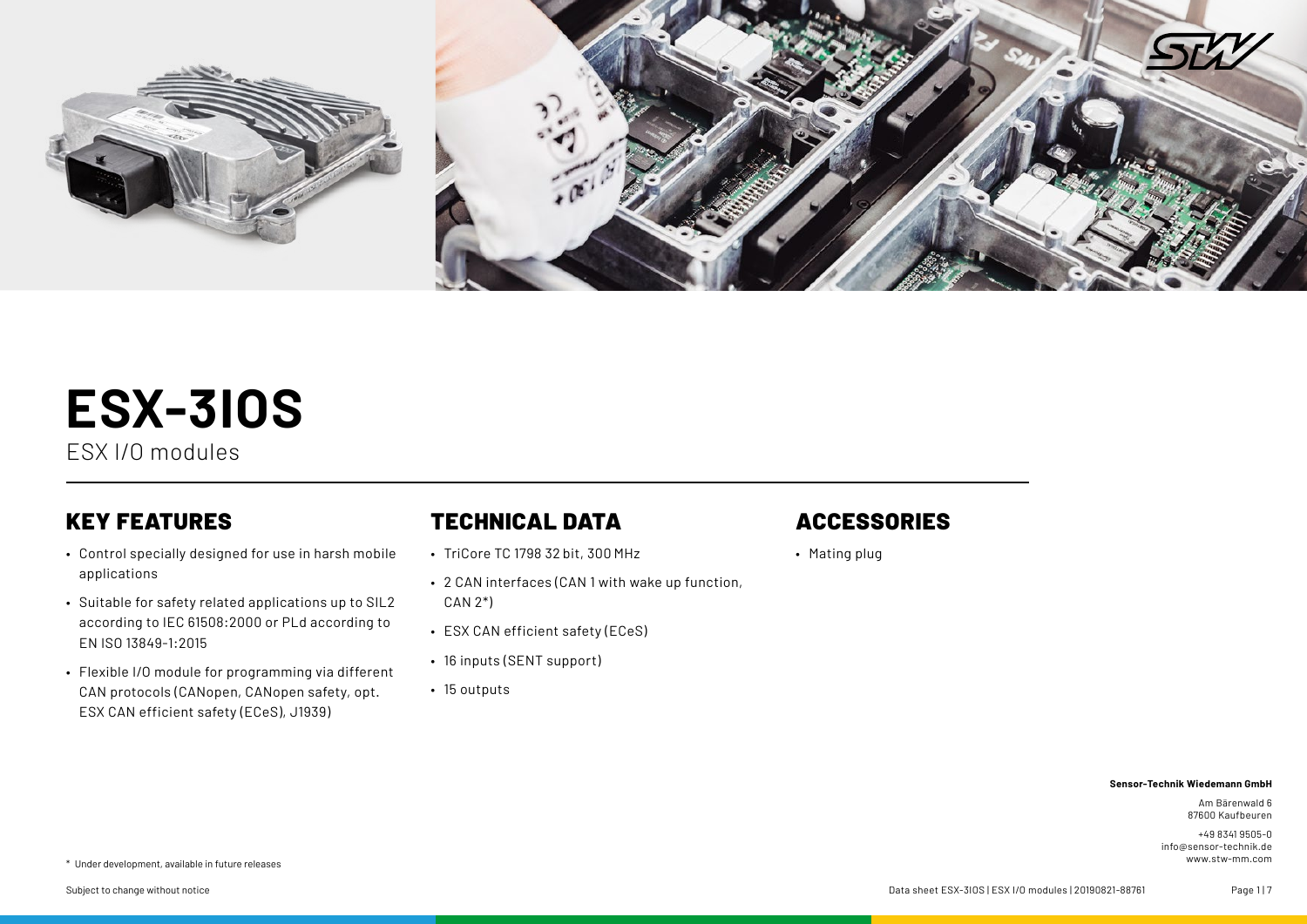## BLOCK DIAGRAM



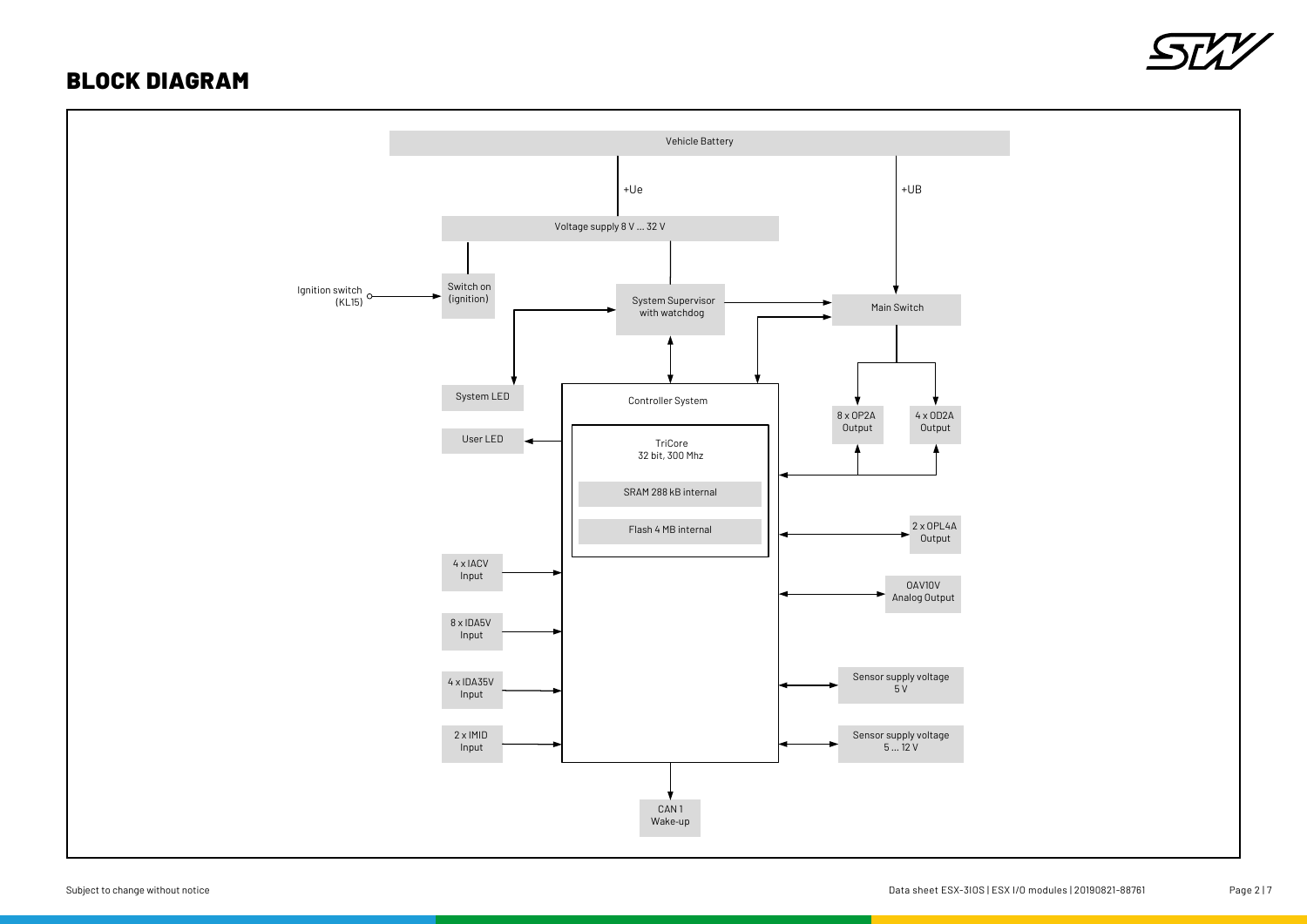

# TECHNICAL DATA

| <b>Processor and memory</b>     |                                              |                                             |                                     | <b>Inputs</b>                                           |                            |                  |                               |                             |                                                                                                               |
|---------------------------------|----------------------------------------------|---------------------------------------------|-------------------------------------|---------------------------------------------------------|----------------------------|------------------|-------------------------------|-----------------------------|---------------------------------------------------------------------------------------------------------------|
| <b>Type</b>                     | <b>Properties</b>                            | <b>Features</b>                             |                                     |                                                         | <b>Type</b>                | Max.<br>Quantity |                               |                             | <b>Configuration Measurement Options/Dependencies</b>                                                         |
|                                 |                                              | TriCore TC 1798 32 bit, Multicore @ 300 MHz |                                     |                                                         | Multi Function 4           |                  | Analog Voltage 035V           |                             |                                                                                                               |
| <b>Communication Interfaces</b> |                                              |                                             |                                     |                                                         | Input IDA35V               |                  |                               |                             |                                                                                                               |
| <b>Type</b>                     | <b>Max. Quantity</b>                         | Configuration                               |                                     |                                                         |                            |                  | NAMUR Sen-<br>sors            |                             |                                                                                                               |
| CAN                             | $\mathbf{2}$<br>CAN 1: Wake-up functionality |                                             |                                     | CAN 2: CAN 2.0 B, Low-/High-Speed max. 1Mbit/s*         |                            |                  | Digital                       | Low-Active                  | Programmable pull-up                                                                                          |
| <b>Inputs</b>                   |                                              |                                             |                                     |                                                         |                            |                  |                               | High-Active                 | (1k0hm to 8.5 V) or pull-down<br>resistors                                                                    |
| <b>Type</b>                     | Max.<br>Quantity                             |                                             |                                     | <b>Configuration Measurement Options / Dependencies</b> |                            |                  | Frequency                     |                             | 0.6 Hz 20 kHz A maximum of 8 Inputs can be<br>used for the function "Average<br><b>Frequency Measurement"</b> |
| Analog Input<br><b>IACV</b>     | 4                                            | Voltage                                     | 012V                                |                                                         |                            |                  | Edge Evalua-                  | Events, rising/             |                                                                                                               |
|                                 |                                              | Current                                     | 420mA                               |                                                         |                            |                  | tion                          | falling edges               |                                                                                                               |
|                                 |                                              | Digital                                     | Voltage                             | Cutoff frequency: 100 Hz                                |                            |                  | Incremental<br>Input          | Position or<br>angle change | Pairs of 2 inputs can be<br>connected to a maximum of 2<br>incremental encoder inputs                         |
|                                 |                                              | Edge<br>Evaluation                          | Events, rising/<br>falling edges    |                                                         |                            |                  |                               |                             |                                                                                                               |
| Multi Function 8<br>Input IDA5V |                                              | Analog Voltage 05V                          |                                     | e.g. PT1000, KTY                                        | Ident Input<br><b>IMID</b> | $\mathbf{2}$     | Identifier Input 8 Conditions |                             |                                                                                                               |
|                                 |                                              | Digital                                     | Low-Active                          | Programmable pull-up resis-<br>tor 1k0hm to 5V          |                            |                  |                               |                             |                                                                                                               |
|                                 |                                              |                                             | High-Active                         | External pull-down resistor<br>required                 |                            |                  |                               |                             |                                                                                                               |
|                                 |                                              | Frequency                                   | 0.6 Hz  20 kHz                      |                                                         |                            |                  |                               |                             |                                                                                                               |
|                                 |                                              | Edge Evalua-<br>tion                        | Events, rising/<br>falling<br>edges |                                                         |                            |                  |                               |                             |                                                                                                               |
|                                 |                                              | <b>SENT Interface</b>                       |                                     |                                                         |                            |                  |                               |                             |                                                                                                               |

\* Under development, available in future releases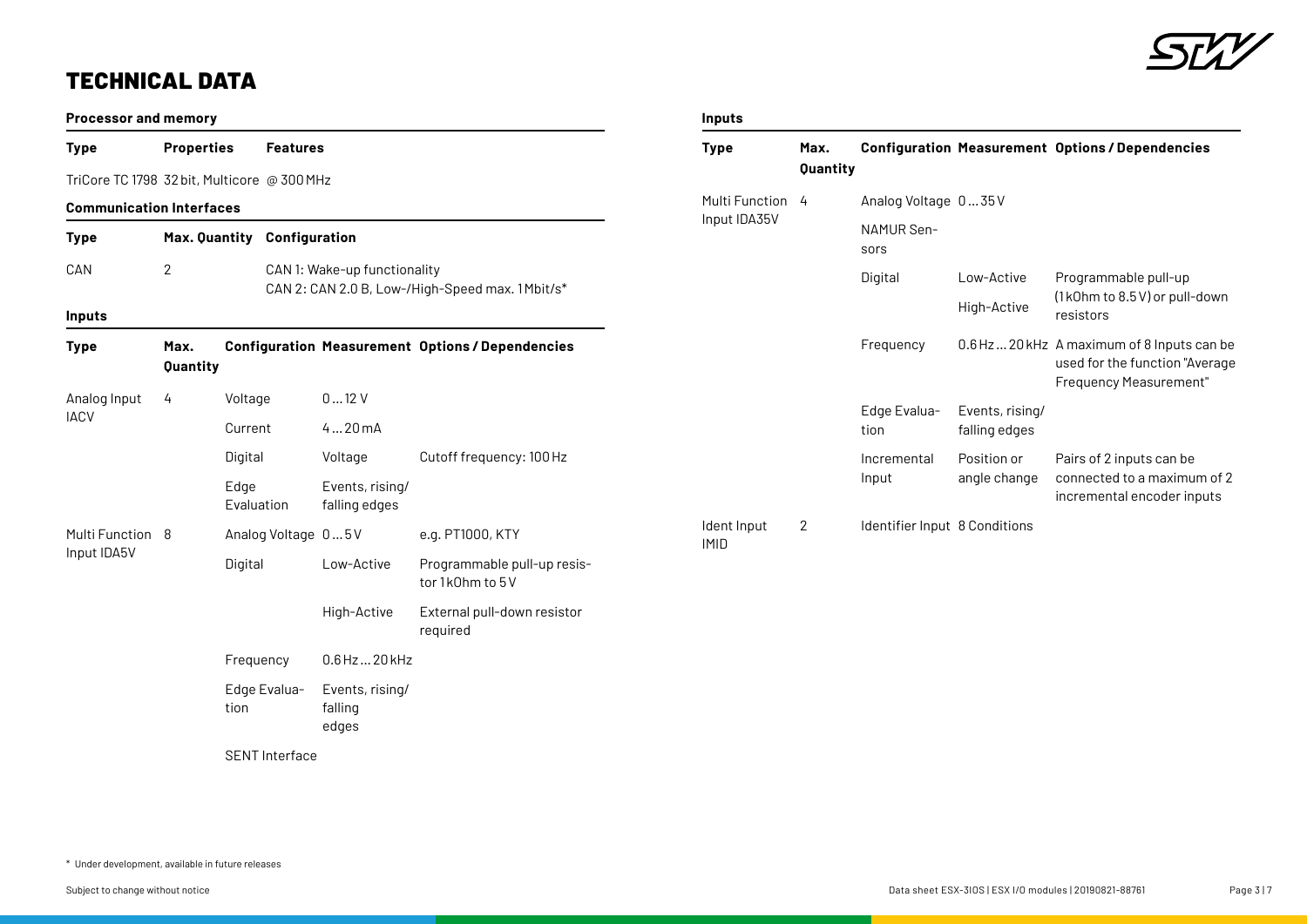

## TECHNICAL DATA

**Outputs** (All outputs are short circuit protected)

| Type                                         | Max.<br>Quantity tion | Configura- Range       |              | <b>Property</b>                                               | <b>Features</b>                                                                                                                                                                     |  |
|----------------------------------------------|-----------------------|------------------------|--------------|---------------------------------------------------------------|-------------------------------------------------------------------------------------------------------------------------------------------------------------------------------------|--|
| Digital-/<br>PWM-Output<br>OP <sub>2</sub> A | 8                     | Digital<br><b>PWM</b>  |              | $02.5A$ Current On/<br><b>Off</b><br>$0100\%$<br>max. 1000 Hz | High side switch<br>Current control with 2%<br>accuracy<br>Digital feedback<br>Cut-off at overcurrent<br>$($ >4.6 A ±20 %)<br>Several outputs in parallel<br>circuit for up to 12 A |  |
| Digital-/<br>PWM-Output                      | 4                     | Digital                |              | $02.5A$ Current On/<br>0ff                                    | High side switch<br>Voltage measurement                                                                                                                                             |  |
| OD <sub>2</sub> A                            |                       | <b>PWM</b>             |              | $0100\%$<br>max. 1000 Hz                                      | with $\pm 3$ % accuracy<br>Current detection                                                                                                                                        |  |
| Digital-/<br>PWM-Output                      | 2                     | Digital                | $0 \dots 4A$ | Current On/<br>Off                                            | Low side switch<br>Current control with 3%                                                                                                                                          |  |
| OPL4A                                        |                       | <b>PWM</b>             |              | $0100\%$<br>max. 1000 Hz                                      | accuracy<br>Voltage measurement with<br>±3.5% accuracy<br>Cut-off at overcurrent<br>$(>7.5A \pm 20\%)$                                                                              |  |
| Analog Out-<br>put 0AV10V                    | 1                     | Analog                 | 010V         | Voltage On/<br>Off                                            | Load impedance min.<br>500 0hm<br>Resolution 10 mV                                                                                                                                  |  |
| Sensor Sup-<br>ply UExt                      | 2                     | Programma- 512V<br>ble |              | up to 250 mA                                                  |                                                                                                                                                                                     |  |
|                                              |                       | Fixed Volt-<br>age     | 5V           | max. 250 mA                                                   |                                                                                                                                                                                     |  |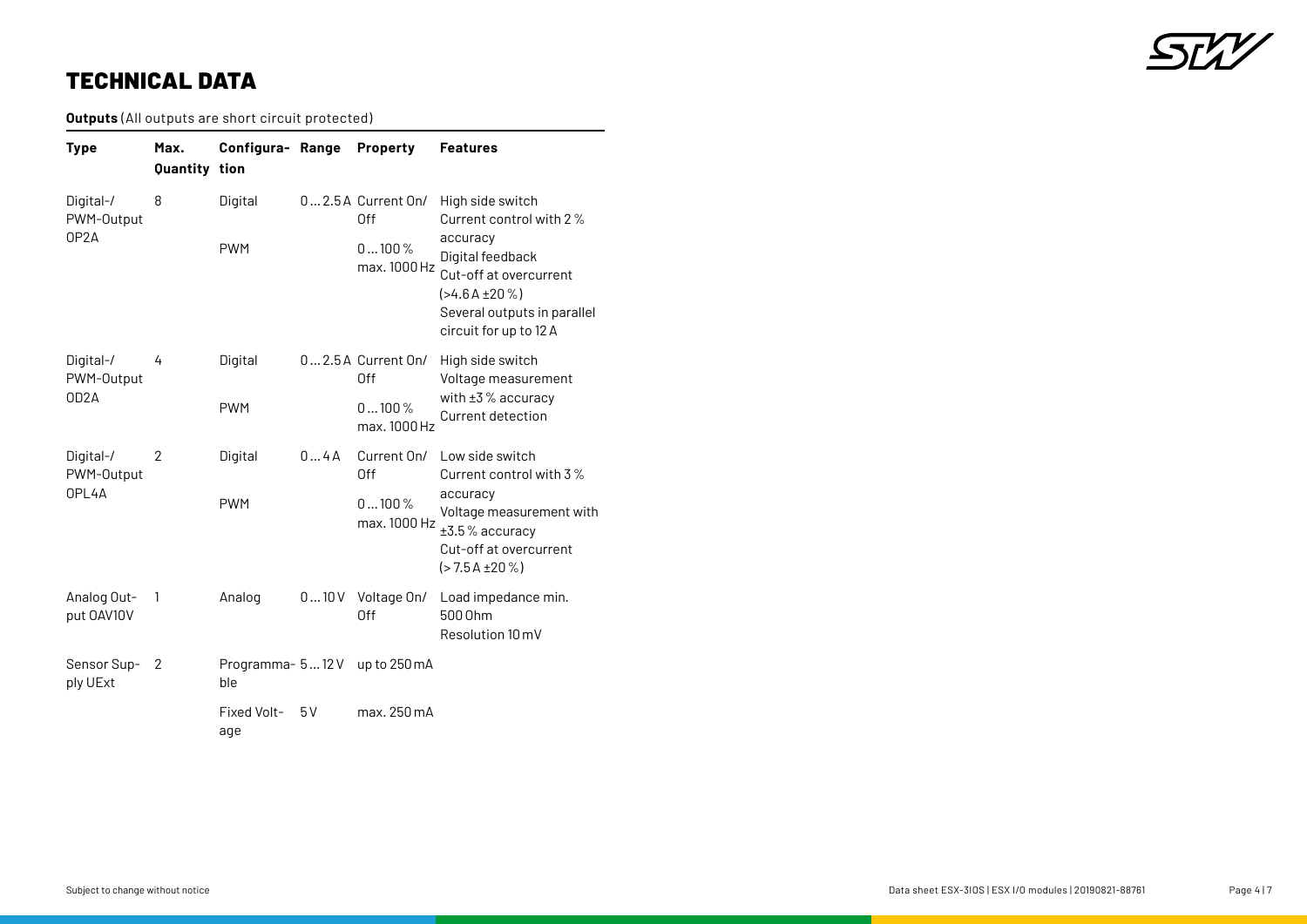# TECHNICAL DATA

### **System Data**

| <b>Type</b>              | Property                         | <b>Values</b>                                                                                                      |
|--------------------------|----------------------------------|--------------------------------------------------------------------------------------------------------------------|
| Supply Voltage           | Direct Current (DC)              | 832V                                                                                                               |
| <b>Power Consumption</b> | Without external load            | < 400 mA at 12 V supply Voltage<br>< 240 mA at 24 V supply Voltage                                                 |
|                          | Standby (ignition off)           | < 1mA                                                                                                              |
|                          | Maximum load current             | 60A                                                                                                                |
| Temperature              | Chassis Temperature              | $-40^{\circ}$ C  +85 $^{\circ}$ C (-40 $^{\circ}$ F  +185 $^{\circ}$ F)<br>variant without Ethernet connec-<br>tor |
|                          |                                  | $-25^{\circ}$ C  +85 $^{\circ}$ C (-13 $^{\circ}$ F  +185 $^{\circ}$ F)<br>variant with Ethernet connector         |
| Connector                | XS1                              | Automotive 48 pins, matching<br>plug: molex 64320-1311 and<br>molex 64320-3311                                     |
|                          | $ETH1*$                          | 4 pins, M12 connector, D-coded*                                                                                    |
| Indicators               | 2 LED (dual color)               | 1x for system status and<br>1x firmware status                                                                     |
| Housing                  | Die-cast aluminum                | GORE-TEX® Membrane for pres-<br>sure equalization                                                                  |
| Dimensions               | <b>Standard Variant</b>          | 169 mm x 139 mm x 40 mm                                                                                            |
| Weight                   |                                  | about 0.565 kg (1.25 lbs)                                                                                          |
| Degree of Protection     | Variant without M12<br>connector | IP6k9k                                                                                                             |
|                          | Variant with M12 Con-<br>nector  | IP <sub>6</sub> k7                                                                                                 |



## TECHNICAL DRAWING



\* Under development, available in future releases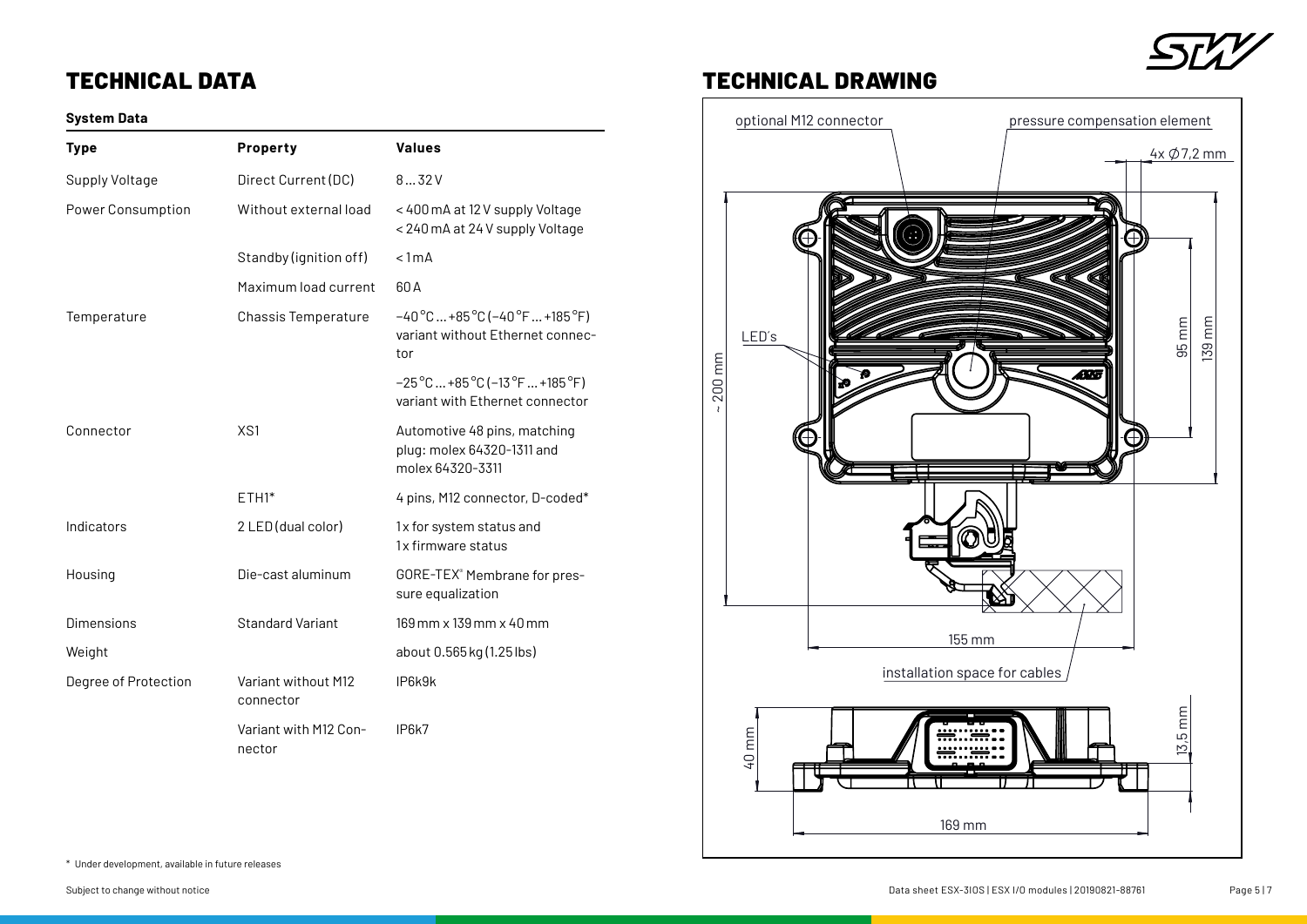

## PIN ASSIGNMENT

**Pin assignment sorted by pin numbers:**

#### **Pin Description**

- A1 CAN bus 1 (low)
- B1 CAN bus 1(high)

**Pin Description**

- C1 RS232 interface (TxD line) or
- Opt. LIN 12V power supply
- D1 RS232 interface (RxD line) or
- Opt. LIN Bus
- E1 Input digital, pull-up, SENT, frequency analog input voltage 0 ... 5 V
- F1 Input digital, pull-up, SENT, frequency analog input voltage 0 ... 5 V
- G1 Input digital, pull-up and pull-down, NAMUR, frequency, incremental 1-B analog input voltage 0 ... 35 V
- H1 Output high-side digital 2.5 A
- J1 Output high-side PWM 2.5A
- K1 Output high-side PWM 2.5A
- L1 Output analog voltage 10V
- M1 Power supply for the outputs of type OP2A and OD2A
- A2 CAN bus 2 (low) or
- Opt. 2nd pin for CAN bus 1(low)
- B2 CAN bus 2 (high) or
- Opt. 2nd pin for CAN bus 1(high)
- C2 Analog input current 0 ... 25 mA / voltage 0 ... 12 V, digital functionality with limited bandwidth
- D2 Analog input current 0 ... 25 mA / voltage 0 ... 12 V, digital functionality with limited bandwidth

| E <sub>2</sub> | Input digital, pull-up, SENT, frequency |
|----------------|-----------------------------------------|
|                | analog input voltage 0  5 V             |
| F <sub>2</sub> | Input digital, pull-up, SENT, frequency |
|                | analog input voltage 0  5 V             |

- G2 Input digital, pull-up and pull-down, NAMUR, frequency, incremental 2-A
- analog input voltage 0 ... 35 V
- H2 Output high-side digital 2.5 A
- J2 Output high-side PWM 2.5A
- K2 Output high-side PWM 2.5A
- L2 Output low-side PWM 4 A
- M2 Output low-side PWM 4 A
- A3 Identification input
- B3 Identification input
- C3 Sensor supply voltage 5 V
- D3 Programmable sensor supply voltage 5 ... 12 V
- E3 Input digital, pull-up, SENT, frequency analog input voltage 0 ... 5 V
- F3 Input digital, pull-up, SENT, frequency analog input voltage 0 ... 5 V
- G3 Input digital, pull-up and pull-down, NAMUR, frequency, incremental 2-B
- analog input voltage 0 ... 35 V
- H3 Output high-side digital 2.5 A
- J3 Output high-side PWM 2.5A
- K3 Output high-side PWM 2.5A
- L3 Output high-side PWM 2.5A
- M3 Output high-side PWM 2.5A



#### **Pin Description**

- A4 Analog ground for IMID2 (pin A3)
- B4 Analog ground for IMID1 (pin B3)
- C4 Analog ground for 5Vext and 5-12Vext (pins C3 and D3)
- D4 Analog input current 0 ... 25 mA / voltage 0 ... 12 V, digital functionality with limited bandwidth
- E4 Analog input current 0 ... 25 mA / voltage 0 ... 12 V, digital functionality with limited bandwidth
- F4 Input digital, pull-up, SENT, frequency analog input voltage 0 ... 5 V
- G4 Input digital, pull-up, SENT, frequency analog input voltage 0 ... 5 V
- H4 Input digital, pull-up and pull-down, NAMUR, frequency, incremental 1-A analog input voltage 0 ... 35 V
- J4 Output high-side digital 2.5 A

#### **Pin Description**

- K4 Ignition (KL15)
- L4 Ground of the ECU
- M4 Power supply of the ECU